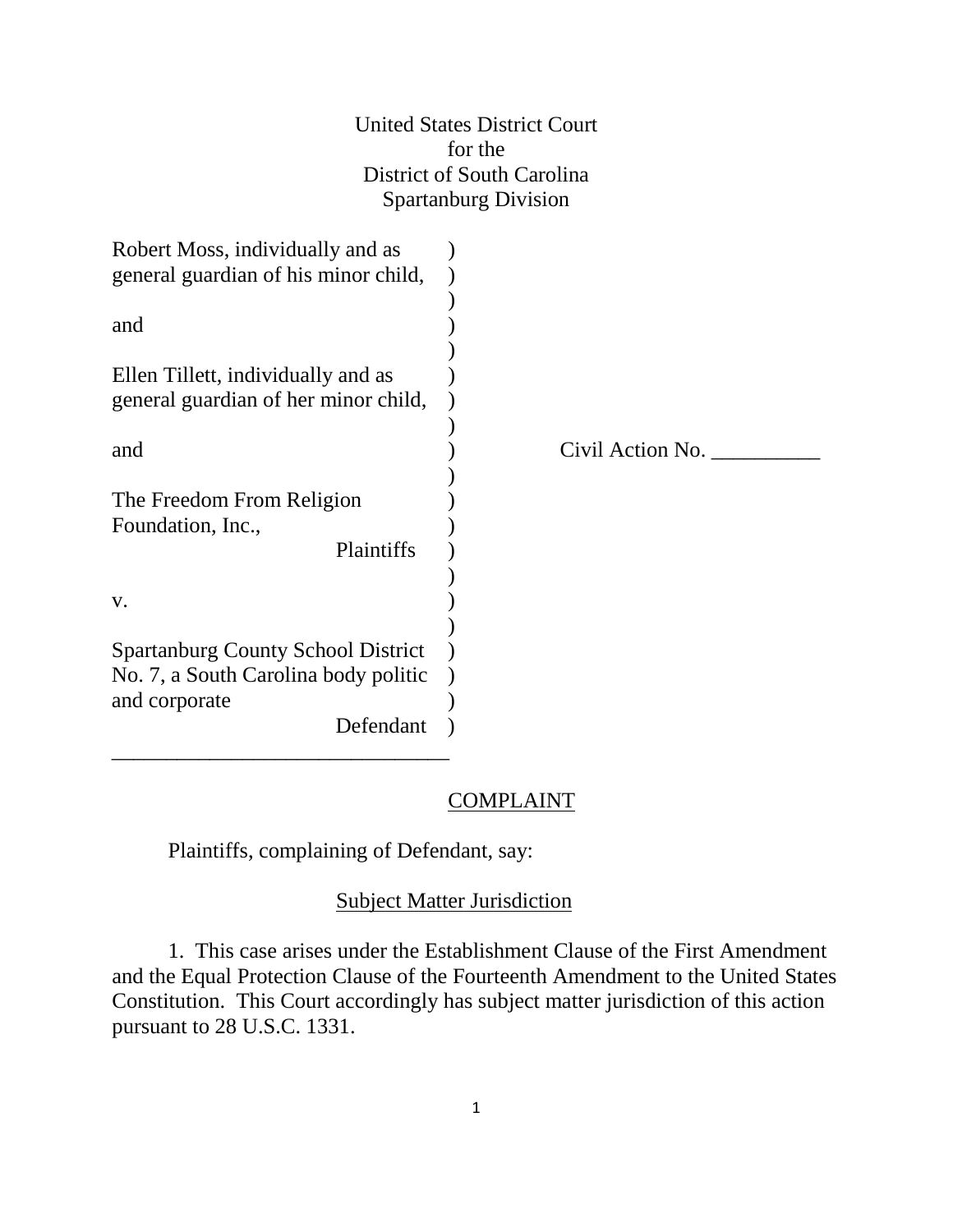2. This is an action to remedy the deprivation under color of South Carolina law of rights secured to plaintiffs by these same constitutional provisions. This Court accordingly has subject matter jurisdiction pursuant to 28 U.S.C.  $1343(a)(3),(4)$ .

3. This is an action for a declaratory judgment, pursuant to 28 U.S.C. 2201.

4. This is an action to declare unconstitutional defendant's implementation of its Released Time For Religious Education Policy ("Policy").

### Venue

5. Venue is properly laid in this judicial district because a substantial part of the events or omissions giving rise to the claims occurred in this Division and because Defendant does business in this District relating to the events or omissions alleged.

# Parties and Standing

6. Plaintiffs Robert Moss and Ellen Tillett are citizens and residents and municipal taxpayers of Spartanburg County, South Carolina. Each is the natural guardian of a minor child who is enrolled at Spartanburg High School in Spartanburg, South Carolina, a public high school owned and operated by Defendant. For the academic year 2009-2010 Plaintiff Moss's child will enter the twelfth grade and plaintiff Tillett's child will enter the eleventh grade.

7. Each parent plaintiff and each minor child was and is adversely affected in fact by defendant's implementation of the Policy.

8. Each parent plaintiff and each minor child believes that the implementation of the Policy violates the Establishment Clause of the First Amendment and the Equal Protection Clause of the Fourteenth Amendment to the United States Constitution.

9. Each parent plaintiff sues for himself or herself individually and as representative of his or her minor child. Each parent plaintiff and each minor child has been and is offended by and emotionally affected by the defendant's implementation of the Policy in some or all of the following ways. Prior to the enactment of the Policy each parent plaintiff received through the mails and shared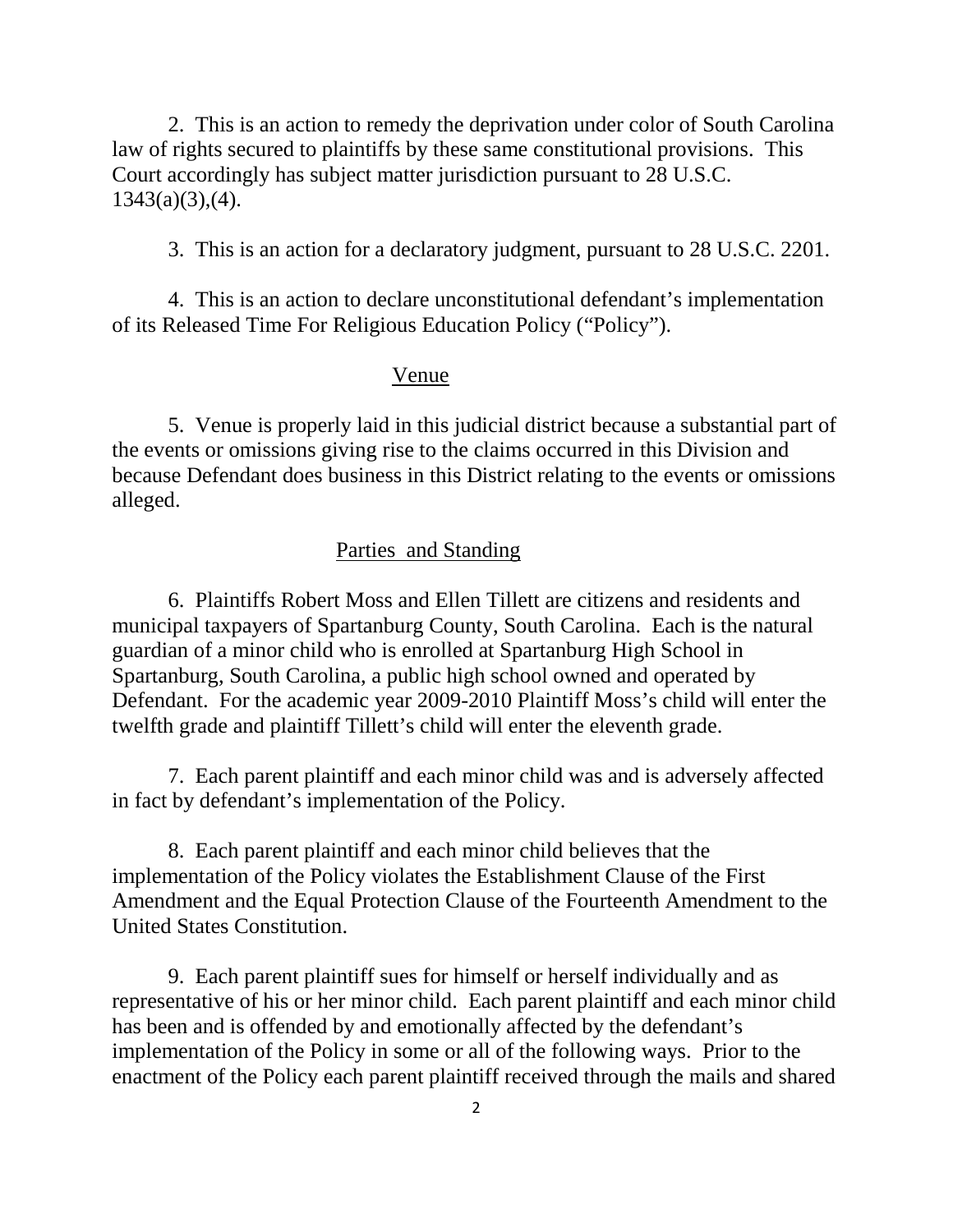with his or her minor child a letter, attached as Exhibit  $A<sup>1</sup>$  $A<sup>1</sup>$  $A<sup>1</sup>$  and incorporated by reference, from the organization that then proposed, was later selected to offer, and now offers the released time religious education course implemented by Defendant under the Policy. Upon information and belief Defendant had supplied the released time provider with the names and addresses of all rising tenth, eleventh and twelfth grade students at Spartanburg High School so that this letter could be sent. Plaintiff Moss wrote remarks opposing enactment and implementation of the Policy, which were publicly presented to Defendant at the meeting at which the Policy was enacted. He was subjected to adverse public comment on account of these remarks and his opposition to the Policy and its implementation. He complained about the Policy and its implementation to the Chairman of defendant's Board of Trustees and its Acting Superintendent. They summarily dismissed his concerns and objections. He told his minor child and Plaintiff Tillett of this meeting, and Plaintiff Tillett told her minor child of it.

10. Each parent plaintiff and each minor child has come into offensive contact with the implementation of the Policy**.**

11. Each minor child is subject to academic disadvantage by the implementation of the Policy, in that the granting of academic grades by defendant for released time classes affects his or her class rank, which is used to determine eligibility for Legislative Incentives for Future Excellence (LIFE) scholarships (South Carolina Code 59-149-50(A) (2007)) and is a significant determinant in qualification for other educational opportunities.

12. Defendant aids its released time provider in carrying out its religious mission by the threat of enforcement of its compulsory attendance powers against students enrolled in the released time course.

13. The parent plaintiffs pay taxes that support defendant. Defendant has used measureable portions of its tax revenues to investigate and approve and implement the Policy.

14. The plaintiff Freedom From Religion Foundation is a Wisconsin non-stock corporation with its principal office in Madison, Wis. As a national non-profit

 $\overline{\phantom{0}}$ 

<span id="page-2-0"></span> $<sup>1</sup>$  A non-substantive portion of this letter appears to have been deleted in an electronic transfer.</sup> Plaintiff will seek an undeleted copy in discovery and provide it to the Court.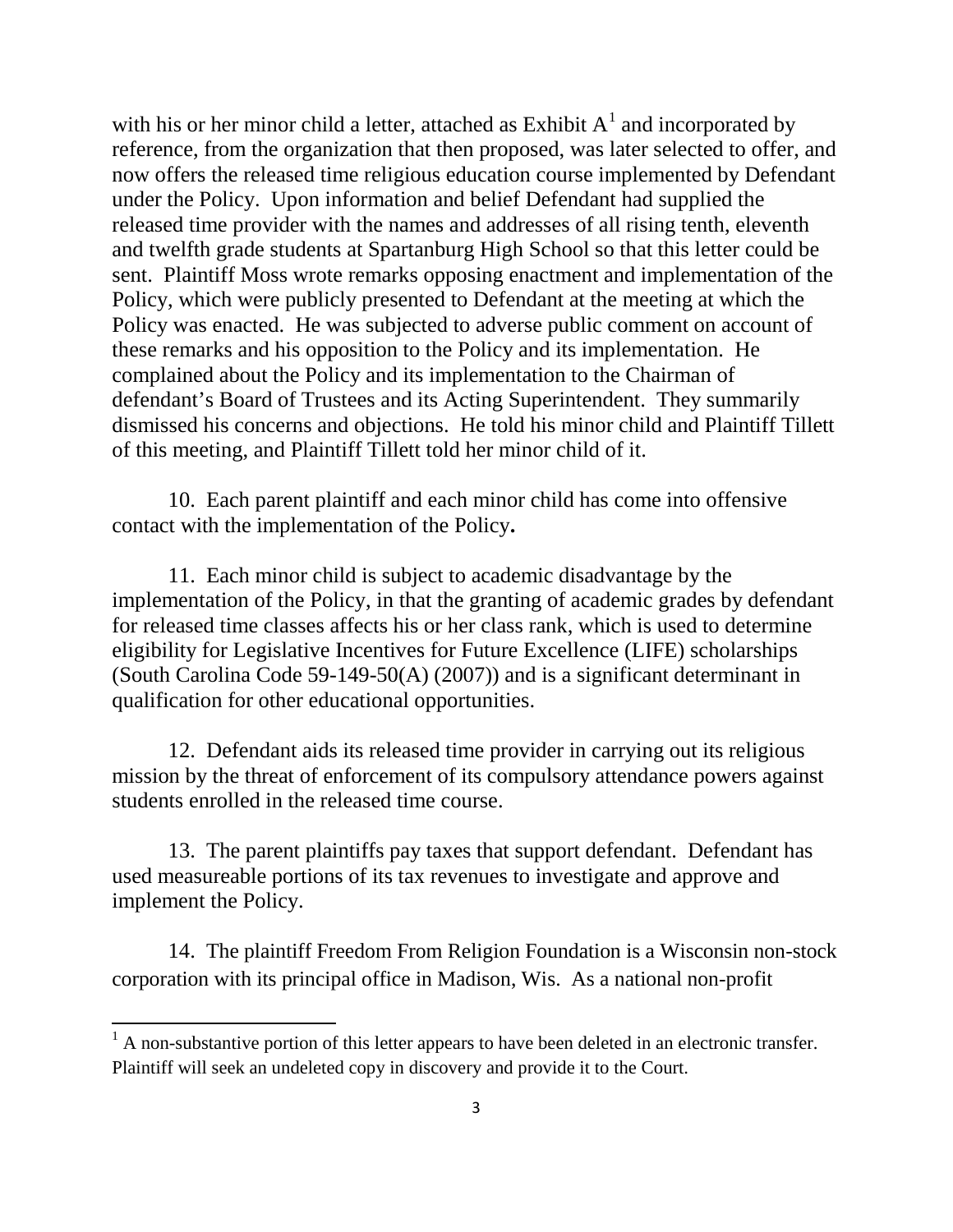educational charity under IRS Code 501(c)(3) the Foundation works to defend the constitutional principle of separation between church and state, as well as to educate the public about the views of nontheists. The Foundation represents 82 members in South Carolina and 13,700 members nationwide. These members are opposed to government endorsement of religion and violations of the Establishment of the First Amendment and the Equal Protection Clause of the Fourteenth Amendment to the United States Constitution.

15. Defendant is a South Carolina body politic and corporate and may be sued in its own name. It is sued in its official capacity only.

### Facts Alleged

16. The facts alleged as to parties and standing are incorporated by reference.

17. South Carolina has previously enacted South Carolina Code Sec. 59-1- 460, "Excused School Attendance For Religious Instruction," which provides:

\_\_\_\_\_\_\_\_\_\_\_\_\_\_\_\_\_\_\_\_\_\_\_\_\_\_

(A) The school district board of trustees may adopt a policy that authorizes a student to be excused from school to attend a class in religious instruction conducted by a private entity if:

(1) the student's parent or guardian gives written consent;

(2) the sponsoring entity maintains attendance records and makes them available to the public school the student attends;

(3) transportation to and from the place of instruction, including transportation for students with disabilities, is the complete responsibility of the sponsoring entity, parent, or guardian;

(4) the sponsoring entity makes provisions for and assumes liability for the student who is excused; and

(5) no public funds are expended and no public school personnel are involved in providing the religious instruction.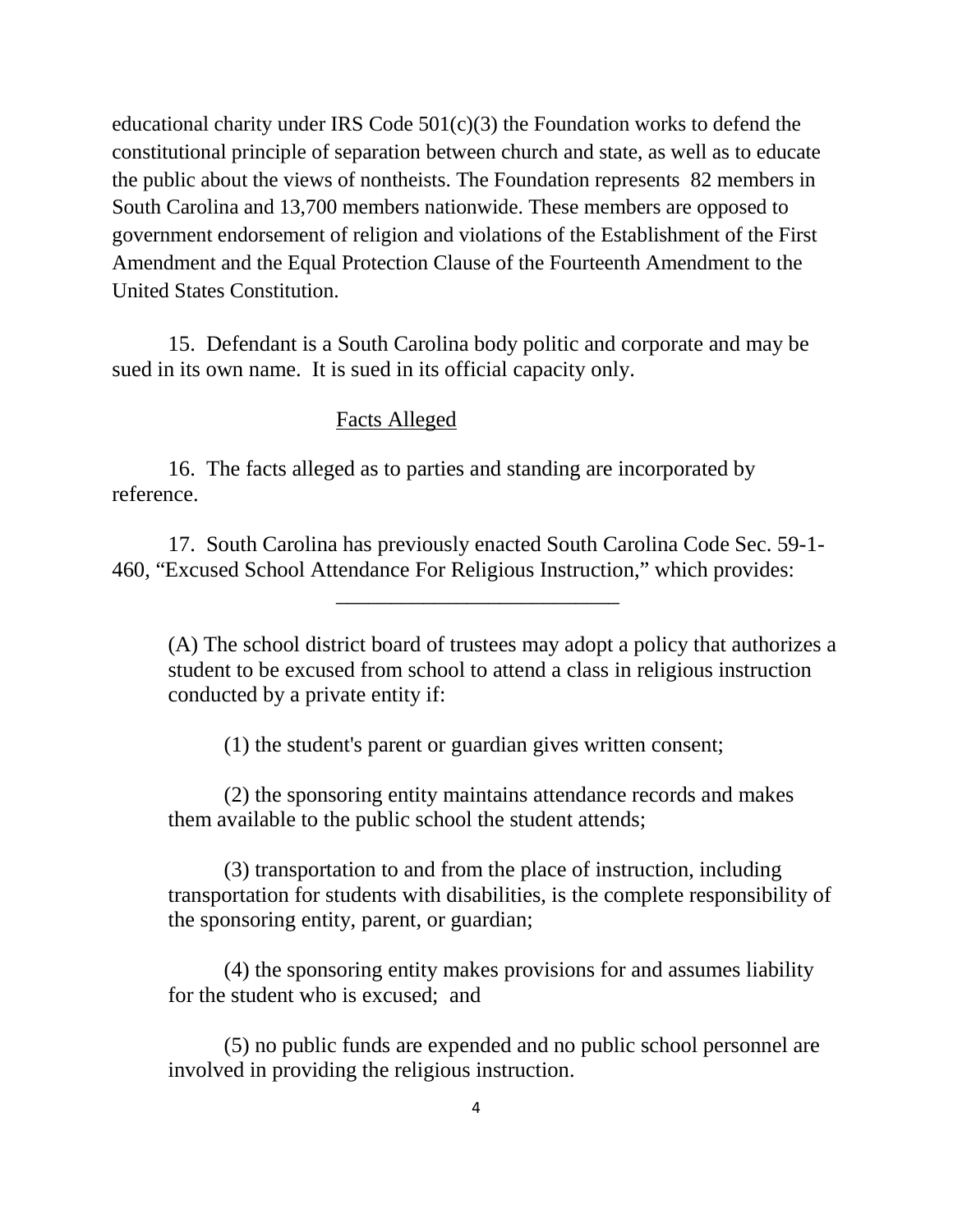(B) It is the responsibility of a participating student to make up any missed schoolwork. However, no student may be released from a core academic subject class to attend a religious instruction class. While in attendance in a religious instruction class pursuant to this section, a student is not considered to be absent from school.

18. In 2006 the State of South Carolina enacted Senate Bill S-148, the "South Carolina Released Time Credit Act," which provides:

\_\_\_\_\_\_\_\_\_\_\_\_\_\_\_\_\_\_\_\_\_\_\_\_\_\_\_\_

Whereas, the South Carolina General Assembly finds that:

\_\_\_\_\_\_\_\_\_\_\_\_\_\_\_\_\_\_\_\_\_\_\_\_\_\_\_\_

(1) The free exercise of religion is an inherent, fundamental, and inalienable right secure by the First Amendment to the United States Constitution. (2) The free exercise of religion is important to the intellectual, moral, ethical and civic development of students in South Carolina, and that any such exercise must be conducted in a constitutionally appropriate manner.

(3) The United States Supreme Court, in its decision, *Zorach v. Clausen*, 343 U.S. 306 (1952), upheld the constitutionality of released time programs for religious instruction assuring the school day if the programs take place away from school grounds, school officials do not promote attendance at religious classes, and solicitation of students to attend is not done at the expense of public schools.

(4) The federal Constitution and state law allow the state's school districts to offer religious released time education for the benefit of the state's public school students.

(5) The purpose of this act is to incorporate a constitutionally acceptable method of allowing school districts to award the state's public high school students elective Carnegie unit credits for classes in religious instruction taken during the school day in released time programs, because the absence of an ability to award such credits has essentially eliminated the school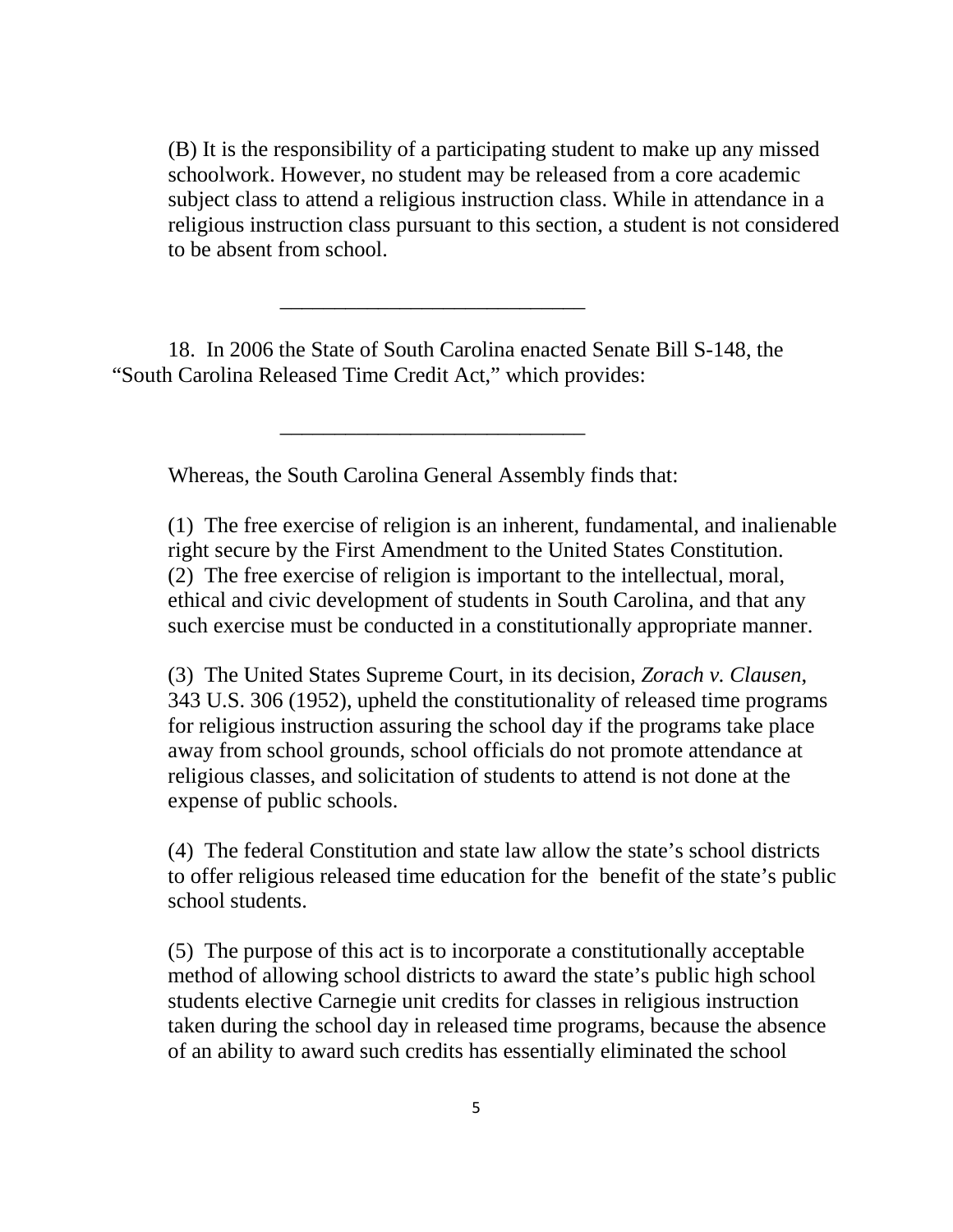districts' ability to accommodate parents' and students' desires to participate in released time programs.

Now, therefore, Be it enacted by the General Assembly of the State of South Carolina:

SECTION 1. This Act may be cited as the "South Carolina Released Time Credit Act".

SECTION [2](#page-5-0). $[^{2}]$  (A) A school district board of trustees may award high school students no more than two elective Carnegie units for the completion of released time classes in religious instruction as specified in Section 59-1-460 if:

(1) for the purpose of awarding elective Carnegie units, the released time classes in religious instruction are evaluated on the basis of purely secular criteria that are substantially the same criteria used to evaluate similar classes at established private high schools for the purpose of determining whether a student transferring to a public high school from a private high school will be awarded elective Carnegie units for such classes. However, any criteria that released time classes must be taken at an accredited private school is not applicable for the purpose of awarding Carnegie unit credits for released time classes; and

(2) the decision to award elective Carnegie units is neutral as to, and does not involve any test for, religious content or denominational affiliation. (B) For the purpose of subsection  $(A)(1)$ , secular criteria may include, but are not limited to, the following:

(1) number of hours of classroom instruction time;

(2) review of the course syllabus which reflects the course requirements and materials used;

(3) methods of assessment used in the course; and

<span id="page-5-0"></span><sup>&</sup>lt;sup>2</sup> [The remainder of this statute, except for its severability clause, is codified at South Carolina Code Sec. 59-39-112.]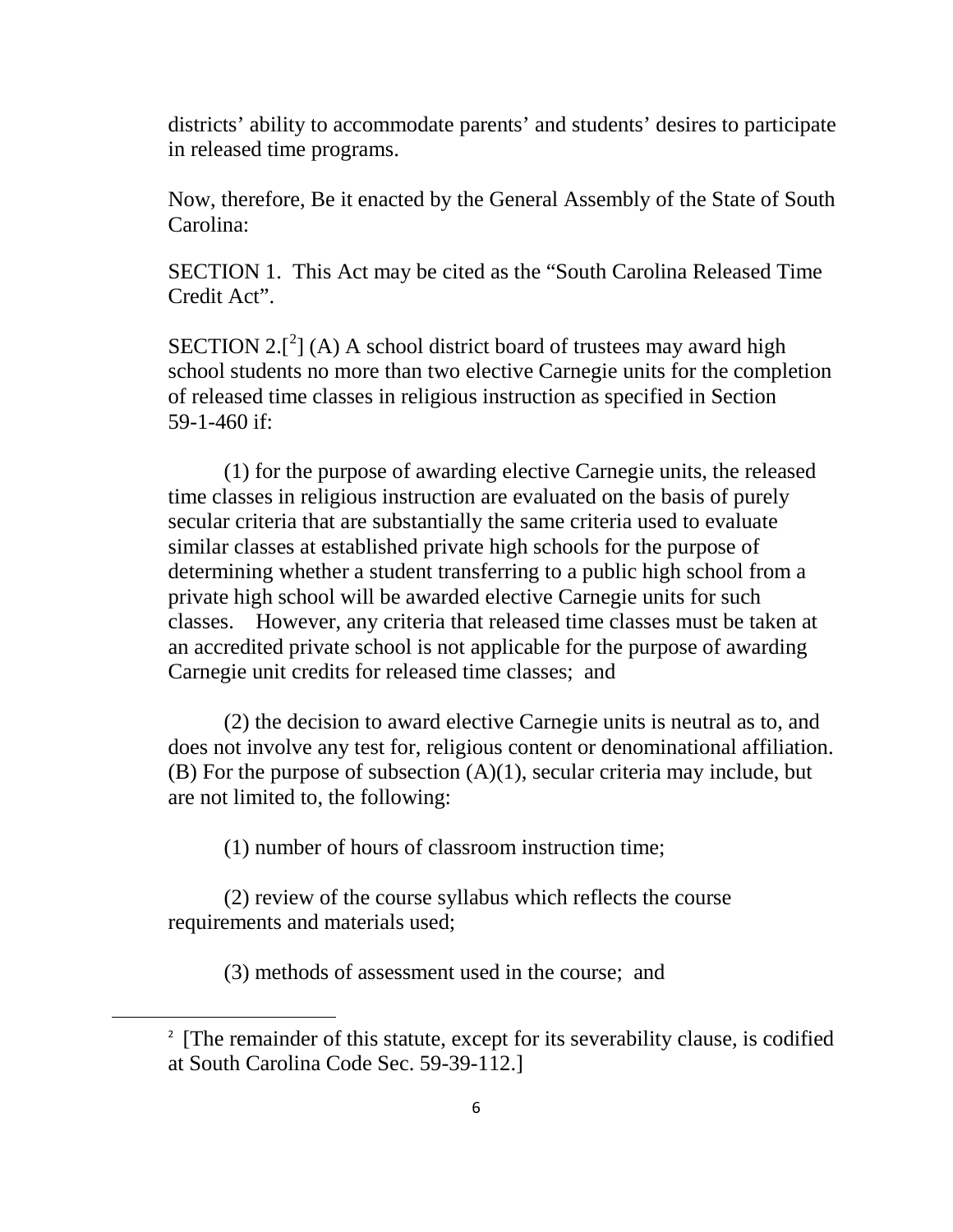(4) whether the course was taught by a certified teacher.

### **Severability clause**

SECTION 3. If any section, subsection, paragraph, subparagraph, sentence, clause, phrase or word of this act is for any reason held to be unconstitutional or invalid, such holding shall not affect the constitutionality of validity of the remaining portions of this act, the General Assembly hereby declaring that it would have passed this act, and each and every section, subsection, paragraph, subparagraph, sentence, clause, phrase or word thereof, irrespective of the fact that any one or more other, subsections, paragraphs, subparagraphs, sentences, clauses, phrases or words thereof may be declared to be unconstitutional, invalid, or otherwise ineffective.

19. Spartanburg High School is one of the schools governed by defendant. It is the only high school under defendant's governance.

\_\_\_\_\_\_\_\_\_\_\_\_\_\_\_\_\_\_\_\_\_\_\_\_\_\_\_\_\_\_\_

20. After the passage of the Released Time Credit Act, South Carolina Bible Education in School Time (SCBEST), a private religious organization, requested of defendant that it be allowed to present an elective class of released time religious instruction to students at Spartanburg High School whose parent or guardian gave permission for their attendance.

21. On January 9, 2007 defendant took this action.

\_\_\_\_\_\_\_\_\_\_\_\_\_\_\_\_\_\_\_\_\_\_\_\_\_\_\_\_\_

**D. Approval of Released Time (SCBEST).** Mr. Tillotson [a trustee of defendant] brought forth a motion from the Instructional Services Committee to allow the high school to offer its students elective credit for off-campus religious education and for the district to adopt the SC State Law S-148: Released Time for High School Credit as its model. The off-campus classes will be provided through Spartanburg County Bible Education In School Time (SCBEST), formerly known as Spartanburg County Release Time. Mr. Drew Martin will head up the SCBEST initiative for the district. Additionally, Mr. Tillotson informed the board that the district would adopt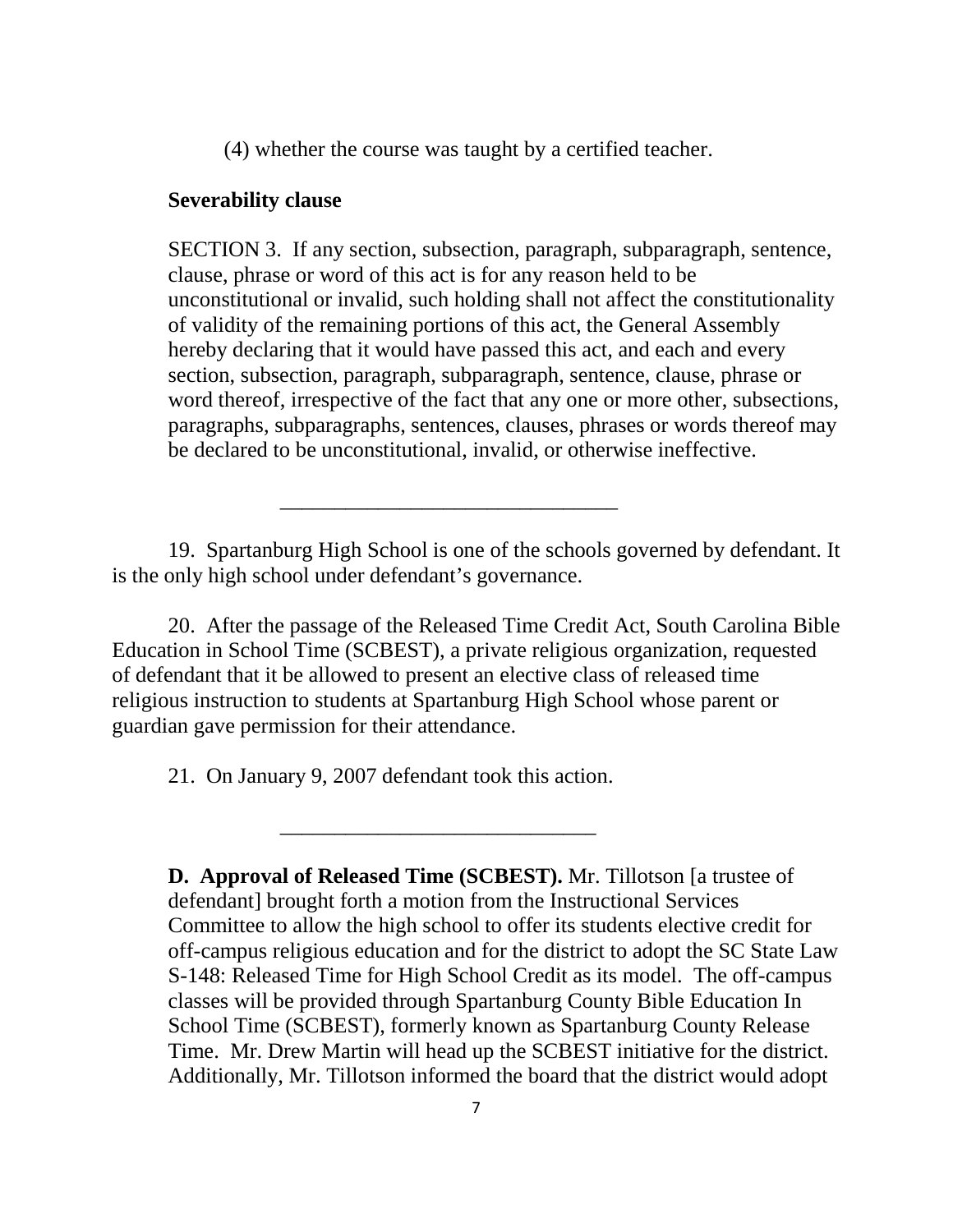a release time policy in accordance with board guidelines. All board members were in favor of the motion to offer the release-time credit and to adopt SC State law S[enate Bill]-148.

22. On February 6, 2007, Defendant approved the Policy "Released Time For

\_\_\_\_\_\_\_\_\_\_\_\_\_\_\_\_\_\_\_\_\_\_\_\_\_\_\_\_\_\_\_\_\_\_\_

Religious Instruction" on first reading.

23. On March 6, 2007, Defendant approved the Policy. The Policy provides:

# **RELEASED TIME FOR RELIGIOUS INSTRUCTION.** *Code* **JHCB**  *Issued* **3/07.**

\_\_\_\_\_\_\_\_\_\_\_\_\_\_\_\_\_\_\_\_\_\_\_\_\_\_\_

Purpose: To establish the basic structure for released time for students for religious instruction.

The board will release students in grades seven through twelve from school, at the written request of their parent/legal guardian, for the purpose of religious instruction for a portion of the day. The school will consider this part of the school day.

The Board will not allow the student to miss required instructional time for the purpose of religious instruction. Any absences for this purpose must be during a student's non-instructional or elective periods of the school day.

When approving the release of students for religious instruction, the board assumes no responsibility for the program or liability for the students involved. Its attitude will be one of cooperation with the various sponsoring groups of the school district.

The sponsoring group or the student's parent/legal guardian is completely responsible for transportation to and from the place of instruction. The district assumes no responsibility or liability for such transportation.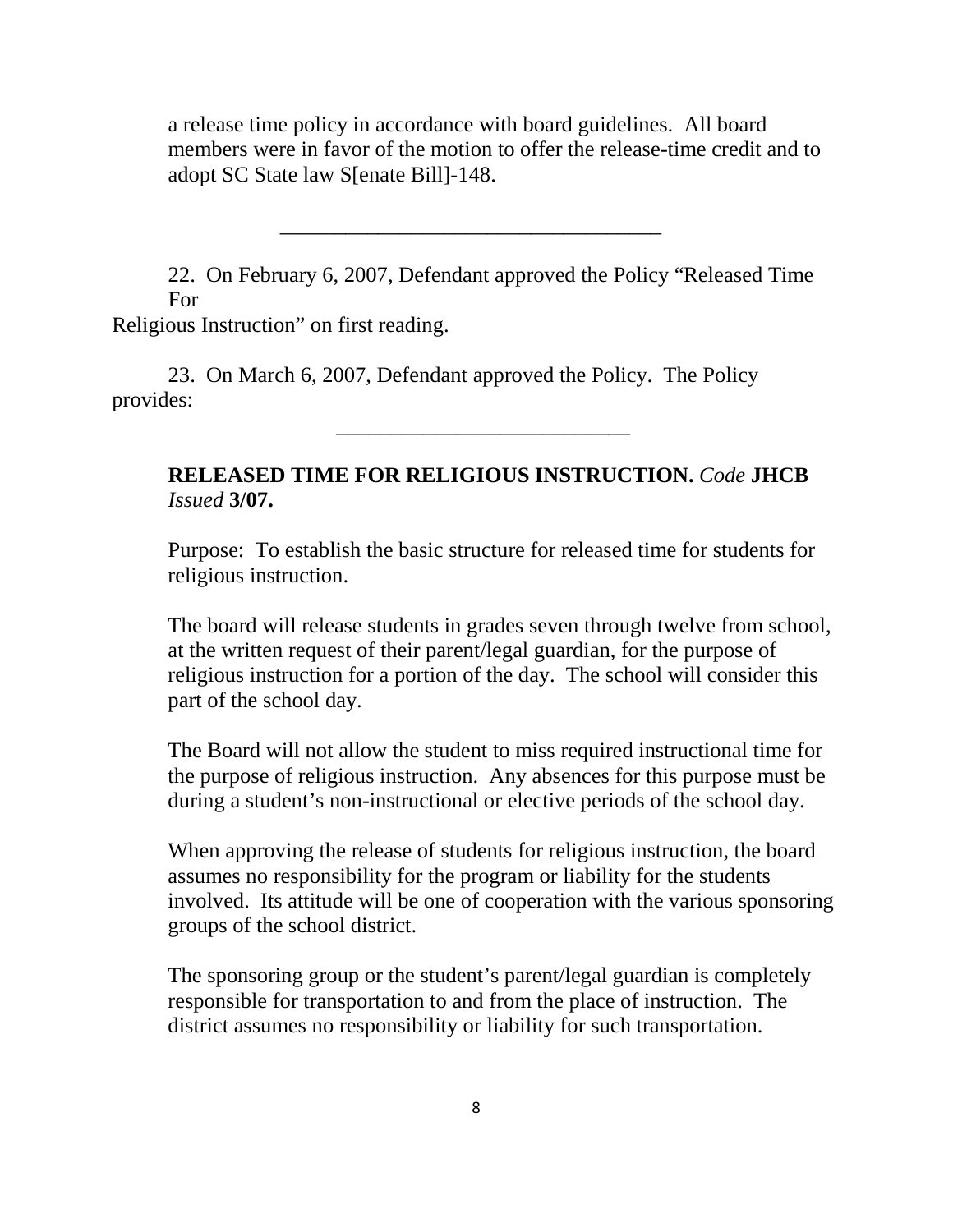Religious instruction must take place away from school property and at a regularly designated location.

District officials will insure that no public funds will be expended to support a released time program and that district staff and faculty will not promote or discourage participation by district students in a released time program.

## **Elective credit**

The district will accept no more than two elective Carnegie unit credits for religious instruction taken during the school day in accordance with this policy. The district will evaluate the classes on the basis of purely secular criteria prior to accepting credit. The district will accept off campus transfer of credit for release time classes with prior approval.

Adopted 3/07

Legal references:

A. S.C. Code of Laws, 1976, as amended:

1. Section 59-1-460 - South Carolina Released Time for Religious Education Act.

2. Section 59-39-112 - South Carolina Released Time Credit Act.

24. Defendant knew prior to adopting the Policy that SCBEST intended to teach and would teach, and SCBEST has since taught, an evangelical and sectarian and proselytizing course of religious instruction that pursues one or more of these and similar objectives:

\_\_\_\_\_\_\_\_\_\_\_\_\_\_\_\_\_\_\_\_\_\_\_\_\_\_\_

a. teach the students the meaning of Christ's Resurrection in their lives;

b. teach the students how a Christian should think through various contemporary issues;

c. give the students the opportunity to accept Jesus and their Lord and Saviour;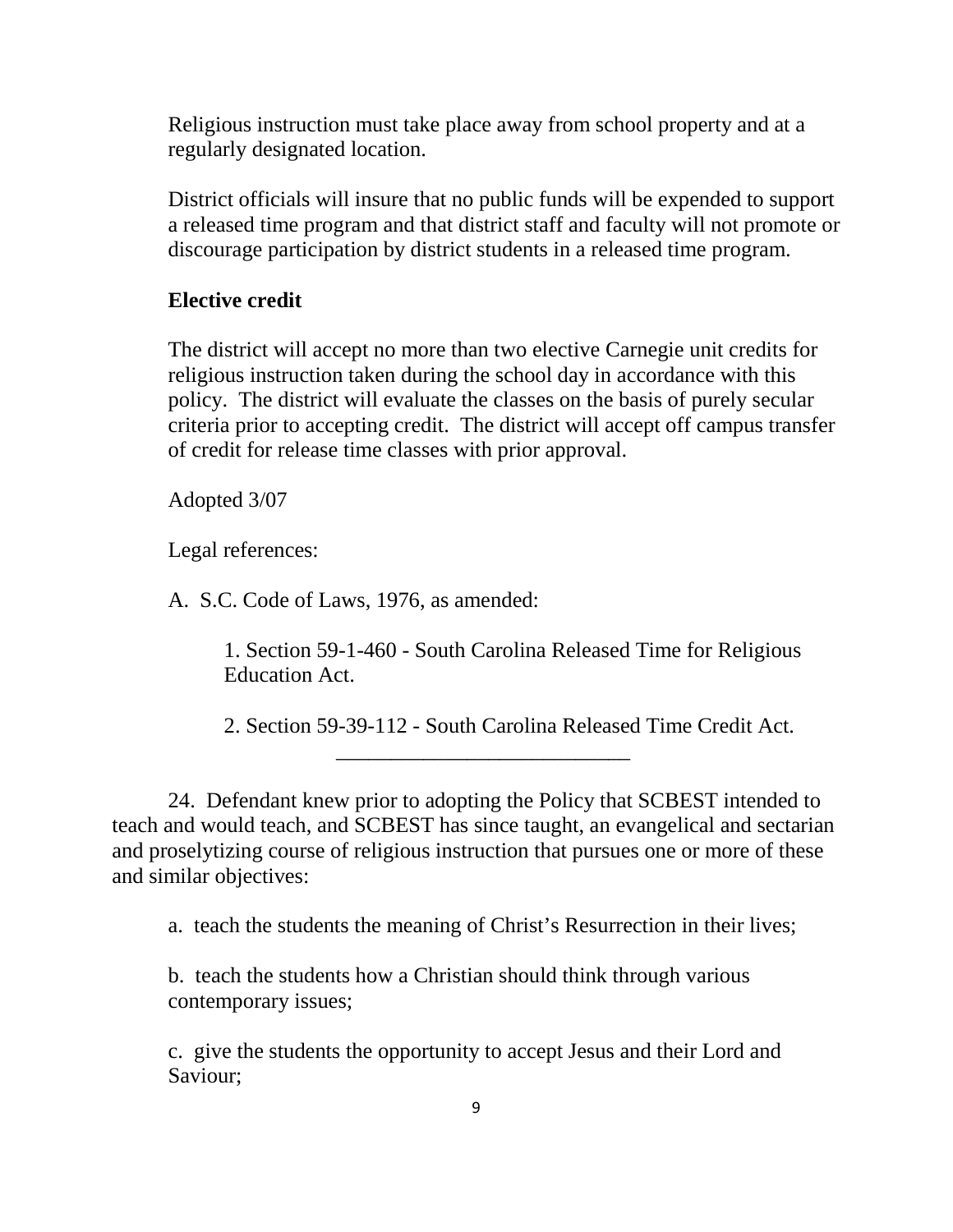d. teach the students how they ought to live on account of the Bible and the basic tenets of the Christian faith;

e. be taught for the first year by a teacher who had become a Minister of the Gospel so that he could teach the released time course;

f. be intended to help students cultivate a Biblical worldview; and

g. teach students to use the course material in bearing faithful witness to the Christian Gospel, using a curriculum that was deliberately structured to help the student develop a Christian worldview.

25. The released time course has been taught as described above for the 2007-08 and 2008-09 academic years and upon information and belief will continue to be so taught until declared unlawful by this Court.

26. Defendant has delegated to SCBEST an unconstrained power to discriminate among students based on their perceived religious status or progress or lack thereof.

27. Defendant has delegated to SCBEST the power to perform the governmental function of granting public school grades.

\_\_\_\_\_\_\_\_\_\_\_\_\_\_\_\_\_\_\_\_\_\_\_\_

28. The released time course as forecast and as implemented by defendant could not be taught in a public high school or using public funds because to do so would violate the Establishment Clause of the United States Constitution.

29. South Carolina State Board of Education Regulation R 43-273, effective December 26, 2003, Transfers and withdrawals ("Transfer Regulations") provides in part:

Grades 9-12:

Transfer of Students

<sup>. . . 2.</sup> Units earned by a student in an accredited high school of this state or in a school of another state which is accredited under the regulations of the board of education of that state, or the appropriate regional accrediting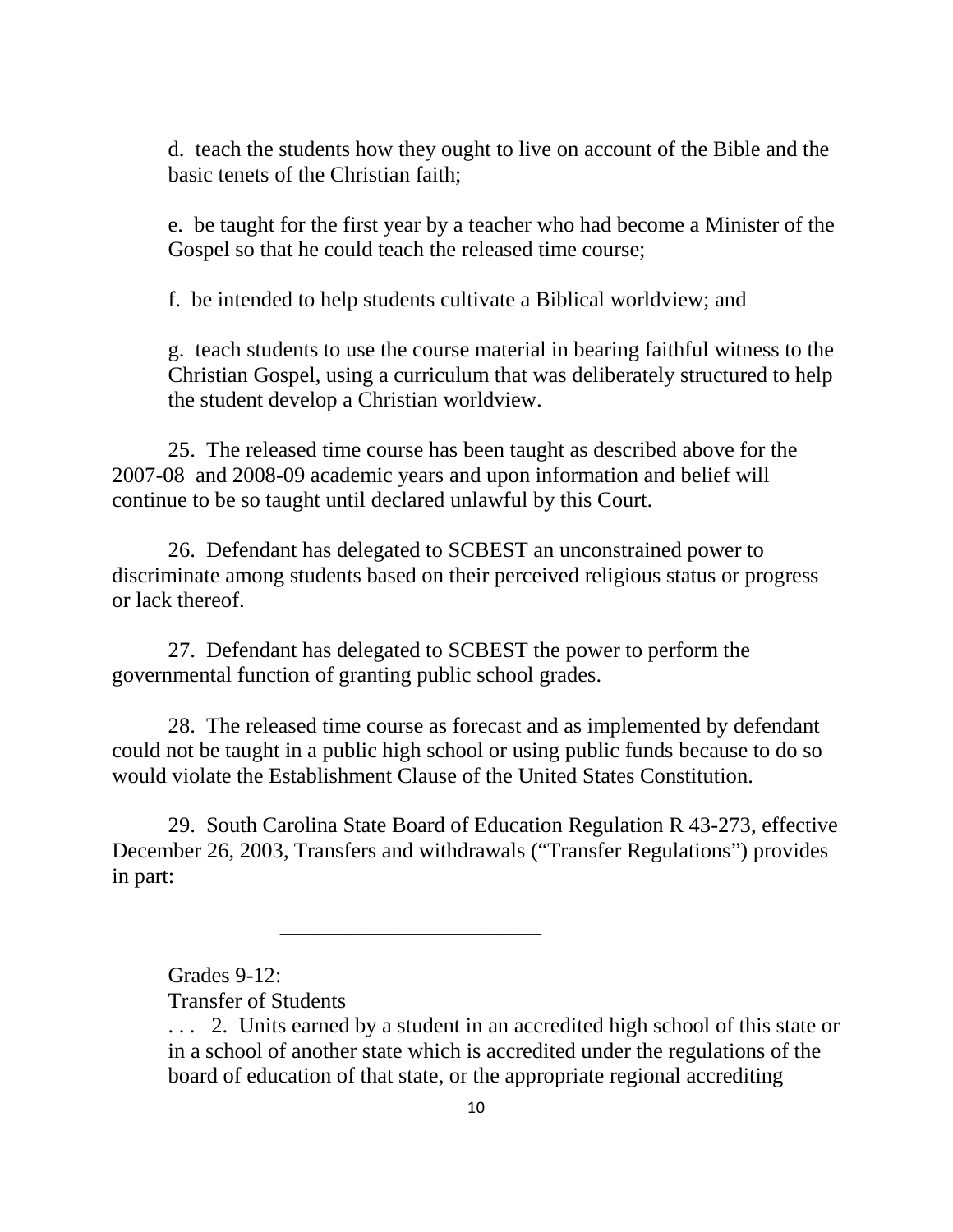agency (New England Association of Colleges and Schools, Middle States Association of Colleges and Schools, Southern Association of Colleges and Schools, North Central Association of Colleges and Schools, Western Association of Colleges and Schools, and the Northwest Association of Colleges and Schools), will be accepted under the same value which would apply to students in the school to which they transferred.

3. If a student transfers from a school, which is not accredited, he or she shall be given tests to evaluate prior academic work and/or be given a tentative assignment in classes for a probationary period.

30. Defendant is required by South Carolina law to apply the Transfer Regulations when deciding whether to grant academic credit for released time religious education.

\_\_\_\_\_\_\_\_\_\_\_\_\_\_\_\_\_\_\_\_\_\_\_\_\_\_\_\_\_\_\_\_\_\_\_\_

31. SCBEST is not an accredited high school within the meaning of the Transfer Regulations.

32. Paragraph 3 of the Transfer Regulations controls the granting of academic credit for public high school grades for the SCBEST course and all other courses taught by unaccredited schools.

33. Application of the requirement of Paragraph 3 of the Transfer Regulations that a student "shall be given tests to evaluate prior academic work" would require defendant to assess the religious content of a released time religious instruction course for which academic transfer credit was sought, in violation of the Establishment Clause of the First Amendment to the United States Constitution.

34. The requirement of Paragraph 3 of the Transfer Regulations that the student "be given a tentative assignment in classes for a probationary period" cannot be implemented because no equivalent course may be taught in a public high school.

35. Defendant and SCBEST have arranged for the grade assigned to released time students by SCBEST to be reported to defendant by Oakbrook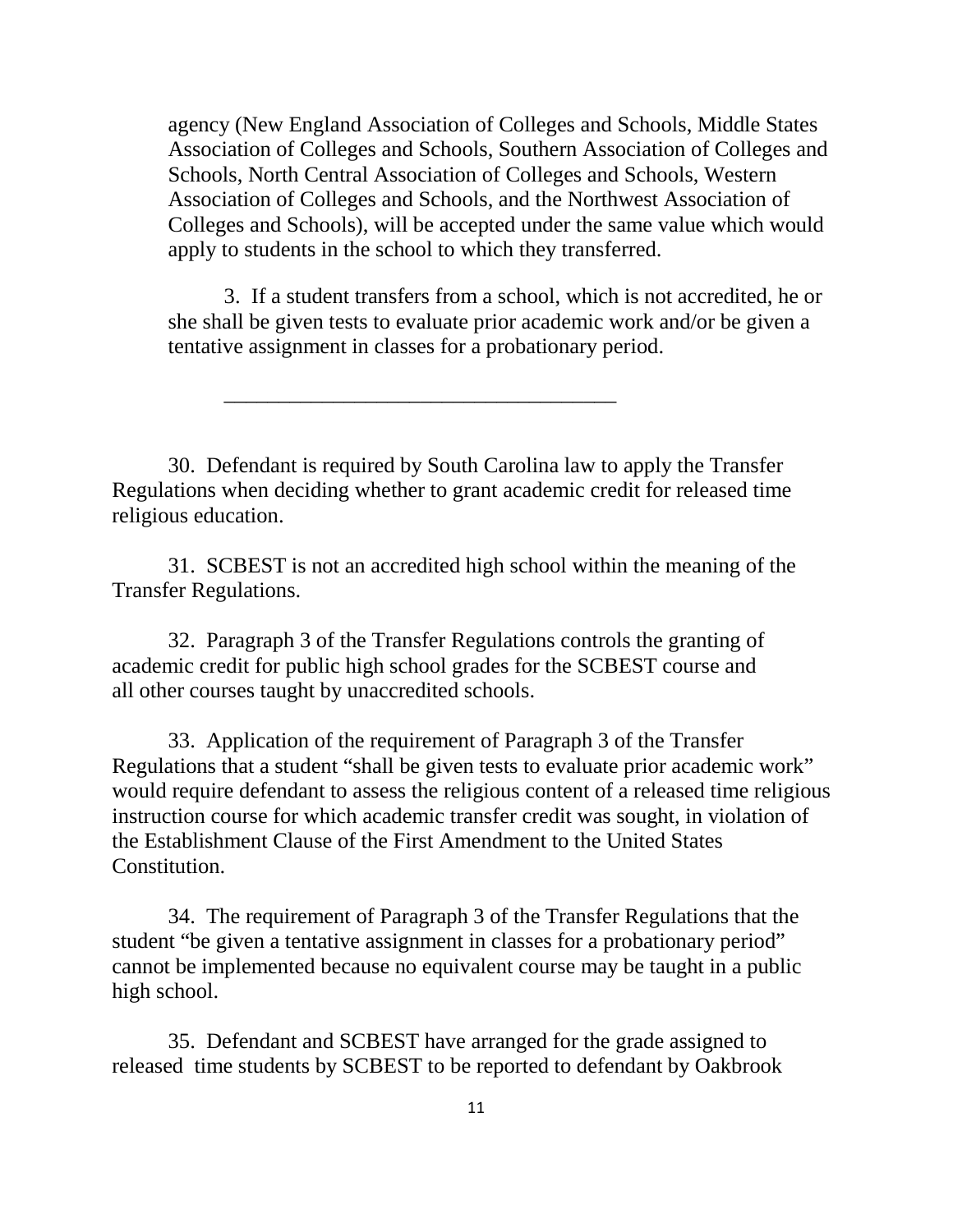Preparatory School (Oakbrook), a private religious school located in Spartanburg, South Carolina, which is accredited within the meaning of the Transfer Regulations, as if the SCBEST grade were an Oakbrook Preparatory grade. Upon information and belief there is little or no formal or substantive educational connection between Oakbrook Preparatory School and SCBEST.

36. Upon information and belief:

(a) the grades submitted by Oakbrook to defendant are treated by defendant as coming from Oakbrook and not from SCBEST, Paragraph 2 of the Transfer Regulations is applied to them, and without further inquiry they are entered upon the student's official transcript and credited as satisfying an elective requirement and used to compute grade point averages;

(b) in so doing Defendant ignores its knowledge that the SCBEST course is a sectarian and proselytizing and evangelical course and a course which could not be constitutionally taught in any public school in the United States; and

(c) other unaccredited schools subject to application of Paragraph 3 of the Transfer Regulations are not allowed by defendant to have their grades reported as coming from an accredited school.

37. By its implementation of the Policy defendant has substantially aided SCBEST in the fulfillment of its religious mission.

### Claim: Violation of Establishment Clause

38. All preceding allegations are incorporated by reference.

- 39. Defendant's implementation of its Policy
- (a) has advanced and preferred and endorsed religion,
- (b) has been done with a purpose to aid religion,
- (c) has had the effect of aiding religion, and
- (d) has entangled defendant in religion,